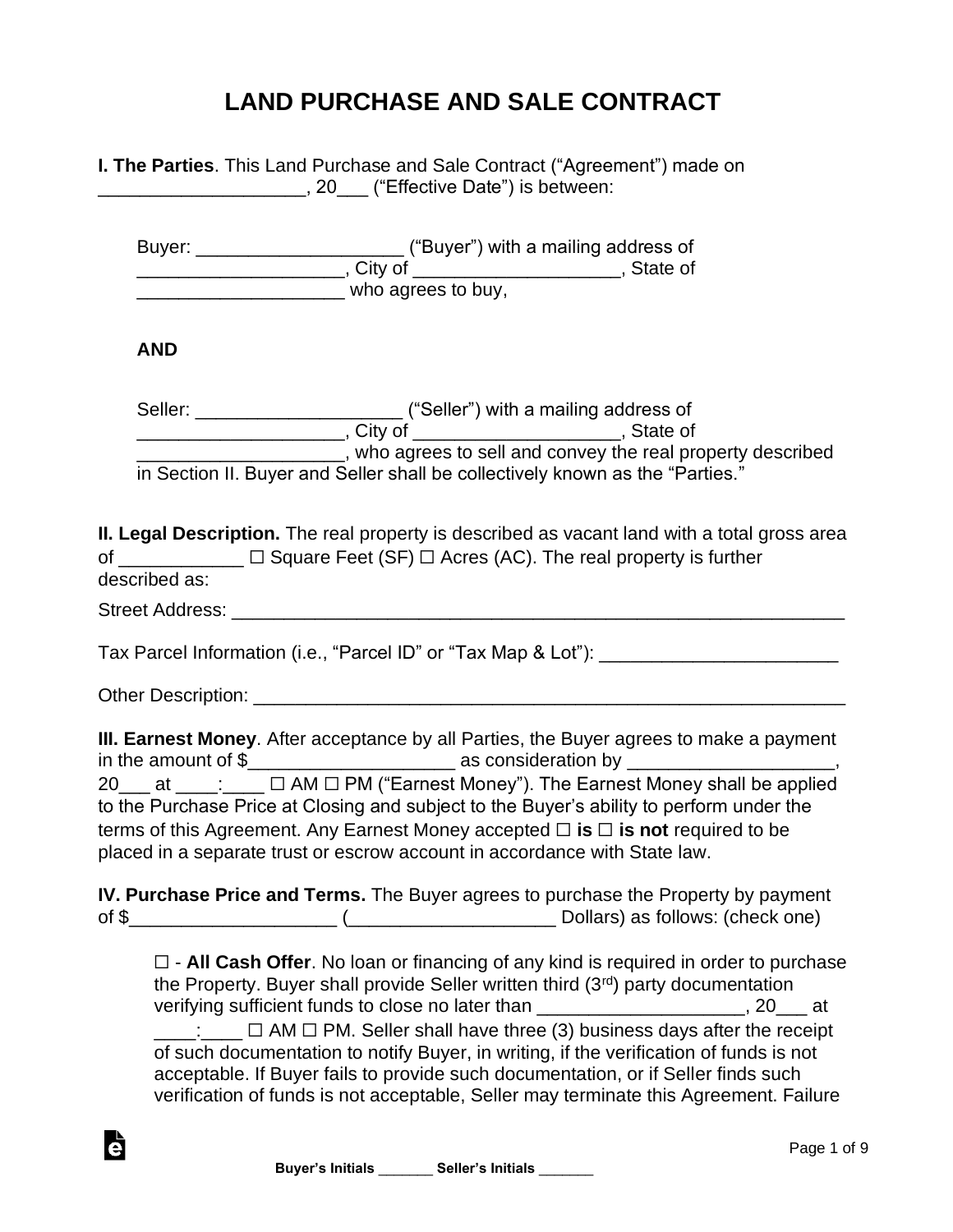of Seller to provide Buyer written notice of objection to such verification shall be considered acceptance of verification of funds.

☐ - **Bank Financing**. The Buyer's ability to purchase the Property is contingent upon the Buyer's ability to obtain financing under the following conditions: (check one)

- ☐ Conventional Loan
- ☐ FHA Loan (Attach Required Addendums)
- ☐ VA Loan (Attach Required Addendums)
- $\Box$  Other:  $\Box$
- a.) In addition, Buyer agrees, within a reasonable time, to make a good faith loan application with a credible financial institution;
- b.) If Buyer does not reveal a fact of contingency to the lender and this purchase does not record because of such nondisclosure after initial application, the Buyer shall be in default;
- c.) On or before  $\frac{1}{\sqrt{1-\frac{1}{2}}}\sqrt{1-\frac{1}{2}}$  and  $\frac{1}{\sqrt{1-\frac{1}{2}}}\sqrt{1-\frac{1}{2}}$ , the Buyer will provide the Seller a letter from a credible financial institution verifying a satisfactory credit report, acceptable income, source of down payment, availability of funds to close, and that the loan approval  $\Box$  **is**  $\Box$  **is not** contingent on the lease, sale, or recording of another property;
- d.) In the event the Buyer fails to produce the aforementioned letter or other acceptable verification by the date above in Section IV(c), this Agreement may be terminated at the election of the Seller with written notice provided to the Buyer within  $\_\_\_\_$  days from the date in Section IV(c);
- e.) Buyer must obtain Seller's approval, in writing, to any change to the letter described in Section IV(c) regarding the financial institution, type of financing, or allocation of closing costs; and
- f.) Buyer agrees to pay all fees and satisfy all conditions, in a timely manner, required by the financial institution for processing of the loan application. Buyer agrees the interest rate offered by lender or the availability of any financing program is not a contingency of this Agreement, so long as Buyer qualifies for the financing herein agreed. Availability of any financing program may change at any time. Any licensed real estate agent hired by either party is not responsible for representations or guarantees as to the availability of any loans, project and/or property approvals or interest rates.

☐ - **Seller Financing**. Seller agrees to provide financing to the Buyer under the following terms and conditions:

- a.) **Loan Amount**: \$\_\_\_\_\_\_\_\_\_\_\_\_\_\_\_\_\_\_\_\_
- b.) **Down Payment**: \$\_\_\_\_\_\_\_\_\_\_\_\_\_\_\_\_\_\_\_\_

è

- c.) **Interest Rate** (per annum): \_\_\_\_%
- d.) **Term**: \_\_\_\_ ☐ Months ☐ Years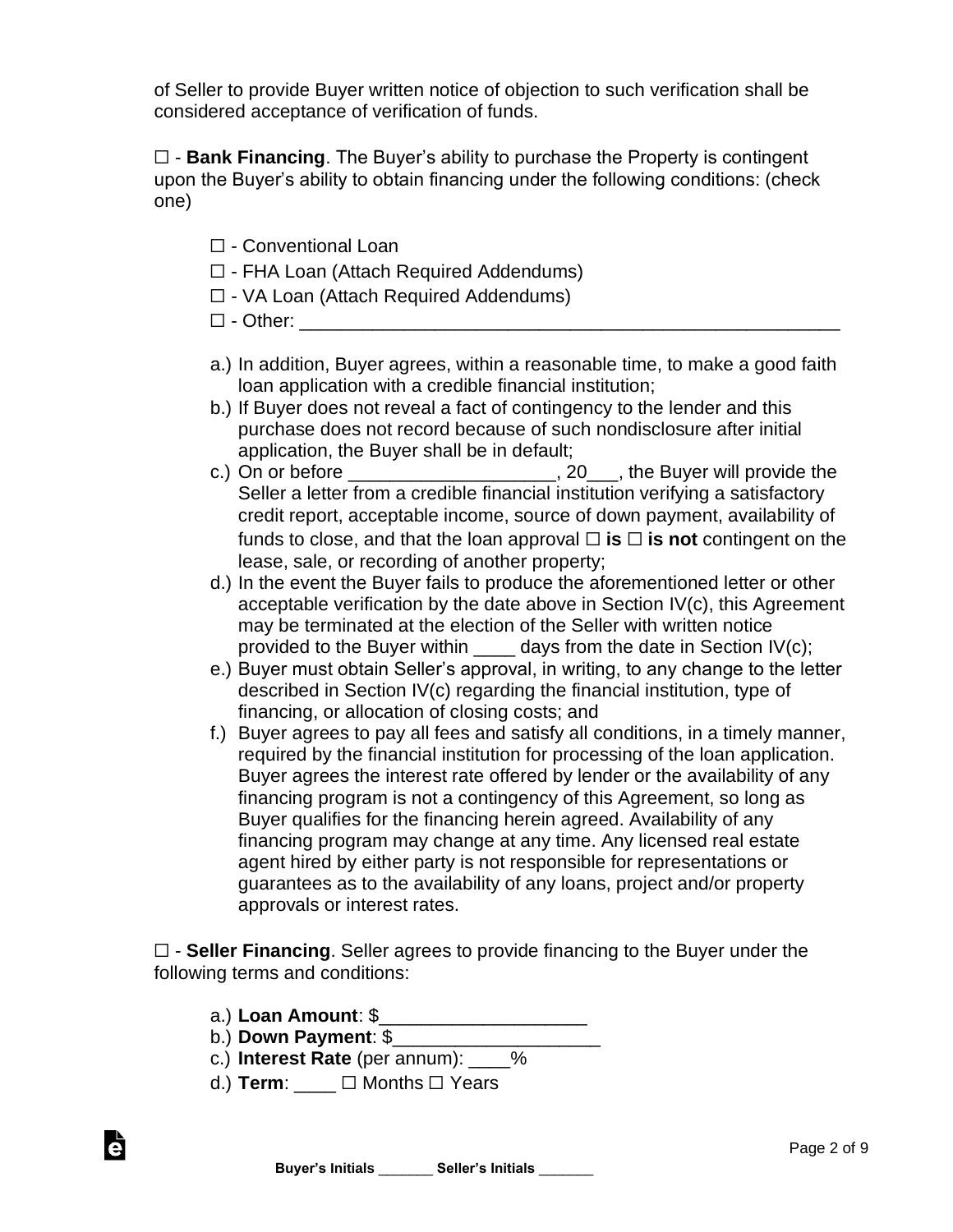e.) **Documents**: The Buyer shall be required to produce documentation, as required by the Seller, verifying the Buyer's ability to purchase according to the Purchase Price and the terms of the Seller Financing. Therefore, such Seller Financing is contingent upon the Seller's approval of the requested documentation to be provided on or before

\_\_\_\_\_\_\_\_\_\_\_\_\_\_\_\_\_\_\_\_, 20\_\_\_. The Seller shall have until **EXECUCE 10** to approve the Buyer's documentation. In the event Buyer fails to obtain Seller's approval, this Agreement shall be terminated with the Buyer's Earnest Money being returned within five (5) business days.

**V. Sale of Another Property**. Buyer's performance under this Agreement: (check one)

☐ - **Shall not** be contingent upon selling another property.

|           | $\Box$ - Shall be contingent upon selling another property with a mailing address of |
|-----------|--------------------------------------------------------------------------------------|
| . Citv of | . State of                                                                           |
| within    | days from the Effective Date.                                                        |

**VI. Closing Costs**. The costs attributed to the Closing of the Property shall be the responsibility of ☐ **Buyer** ☐ **Seller** ☐ **Both Parties**. The fees and costs related to the Closing shall include but not be limited to a title search (including the abstract and any owner's title policy), preparation of the deed, transfer taxes, recording fees, and any other costs by the title company that is in standard procedure with conducting the sale of a property.

**VII. Funds at Closing**. Buyer and Seller agree that before the recording can take place, funds provided shall be in one (1) of the following forms: cash, interbank electronic transfer, money order, certified check or cashier's check drawn on a financial institution located in the State, or any above combination that permits the Seller to convert the deposit to cash no later than the next business day.

**VIII. Closing**. This transaction shall be closed on \_\_\_\_\_\_\_\_\_\_\_\_\_\_\_\_\_\_\_\_\_\_, 20\_\_\_\_ at  $\Box$ :  $\Box$   $\Box$  AM  $\Box$  PM or earlier at the office of a title company to be agreed upon by the Parties ("Closing"). Any extension of the Closing must be agreed upon, in writing, by Buyer and Seller. Real estate taxes, rents, dues, fees, and expenses relating to the Property for the year in which the sale is closed shall be prorated as of the Closing. Taxes due for prior years shall be paid by Seller.

**IX. Survey**. Buyer may obtain a survey of the Property before the Closing to assure that there are no defects, encroachments, overlaps, boundary line or acreage disputes, or other such matters, that would be disclosed by a survey ("Survey Problems"). The cost of the survey shall be paid by the Buyer. Not later than \_\_\_\_ business days prior to the Closing, Buyer shall notify Seller of any Survey Problems which shall be deemed to be a defect in the title to the Property. Seller shall be required to remedy such defects within

\_\_\_\_ business days and prior to the Closing.

Ġ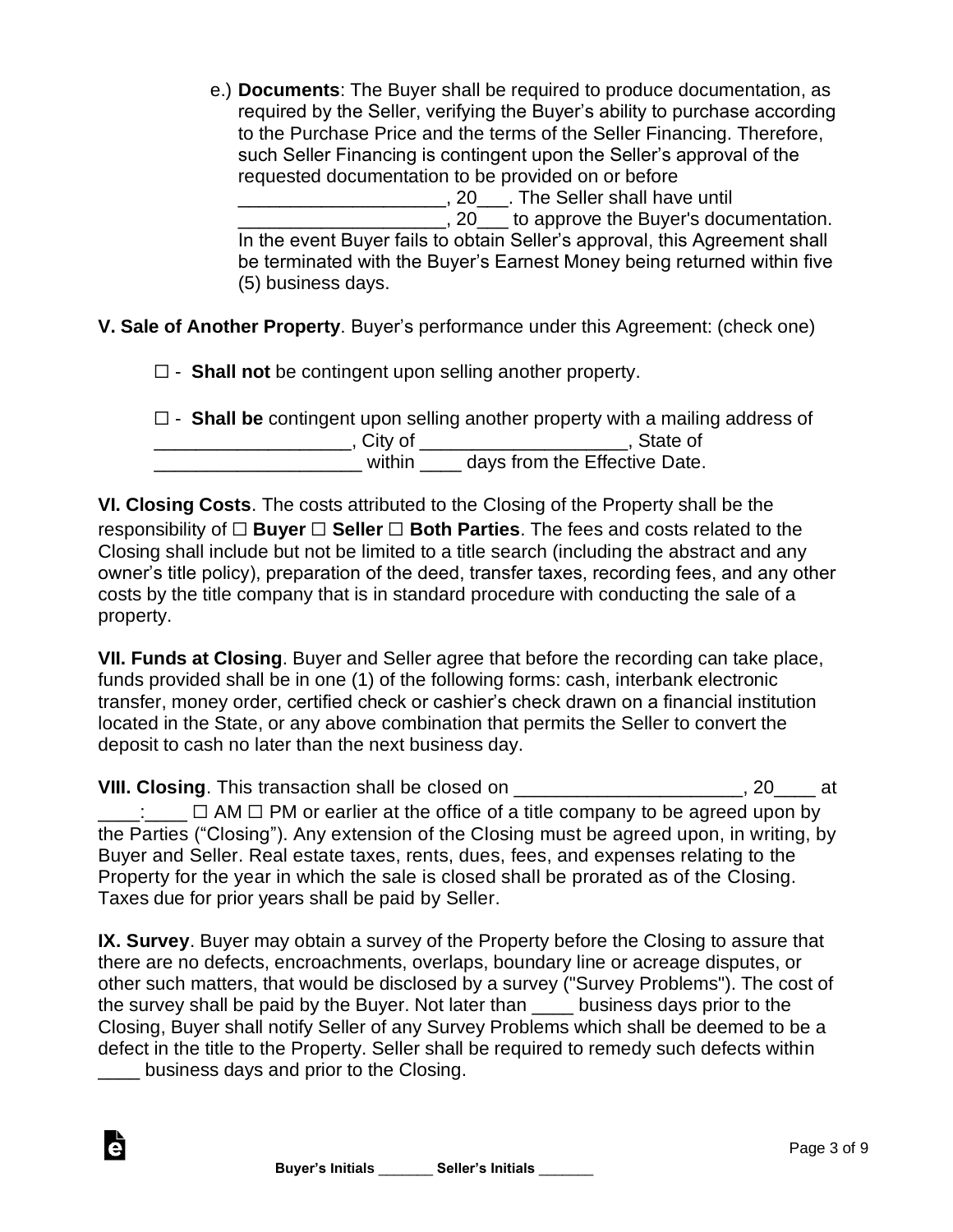If Seller does not or cannot remedy any such defect(s), Buyer shall have the option of canceling this Agreement, in which case the Earnest Money shall be returned to Buyer.

**X. Mineral Rights**. It is agreed and understood that all rights under the soil, including but not limited to water, gas, oil, and mineral rights shall be transferred by the Seller to the Buyer at Closing.

**XI. Title**. Seller shall convey title to the property by warranty deed or equivalent. The Property may be subject to restrictions contained on the plat, deed, covenants, conditions, and restrictions, or other documents noted in a Title Search Report. Upon execution of this Agreement by the Parties, Seller will, at the shared expense of both Buyer and Seller, order a Title Search Report and have delivered to the Buyer.

Upon receipt of the Title Search Report, the Buyer shall have \_\_\_\_ business days to notify the Seller, in writing, of any matters disclosed in the report which are unacceptable to Buyer. Buyer's failure to timely object to the report shall constitute acceptance of the Title Search Report.

If any objections are made by Buyer regarding the Title Search Report, mortgage loan inspection, or other information that discloses a material defect, the Seller shall have

business days from the date the objections were received to correct said matters. If Seller does not remedy any defect discovered by the Title Search Report, Buyer shall have the option of canceling this Agreement, in which case the Earnest Money shall be returned to Buyer.

After Closing, Buyer shall receive an owner's standard form policy of title insurance insuring marketable title in the Property to Buyer in the amount of the Purchase Price, free and clear of the objections and all other title exceptions agreed to be removed as part of this transaction.

**XII. Property Condition**. Seller agrees to maintain the Property in its current condition, subject to ordinary wear and tear, from the time this Agreement comes into effect until the Closing. Buyer recognizes that the Seller, along with any licensed real estate agent(s) involved in this transaction, make no claims as to the validity of any property disclosure information. Buyer is required to perform their own inspections, tests, and investigations to verify any information provided by the Seller. Afterward, the Buyer shall submit copies of all tests and reports to the Seller at no cost.

Therefore, Buyer shall hold the right to hire licensed contractors, or other qualified professionals, to further inspect and investigate the Property until  $\Box$  20 at  $\Box$  AM  $\Box$  PM.

After all inspections are completed, Buyer shall have until \_\_\_\_\_\_\_\_\_\_\_\_\_\_\_\_\_\_\_\_

è

20 at  $\Box$   $\Box$  AM  $\Box$  PM to present any new property disclosures to the Seller in writing. The Buyer and Seller shall have business days to reach an agreement over any new property disclosures found by the Buyer. If the Parties cannot come to an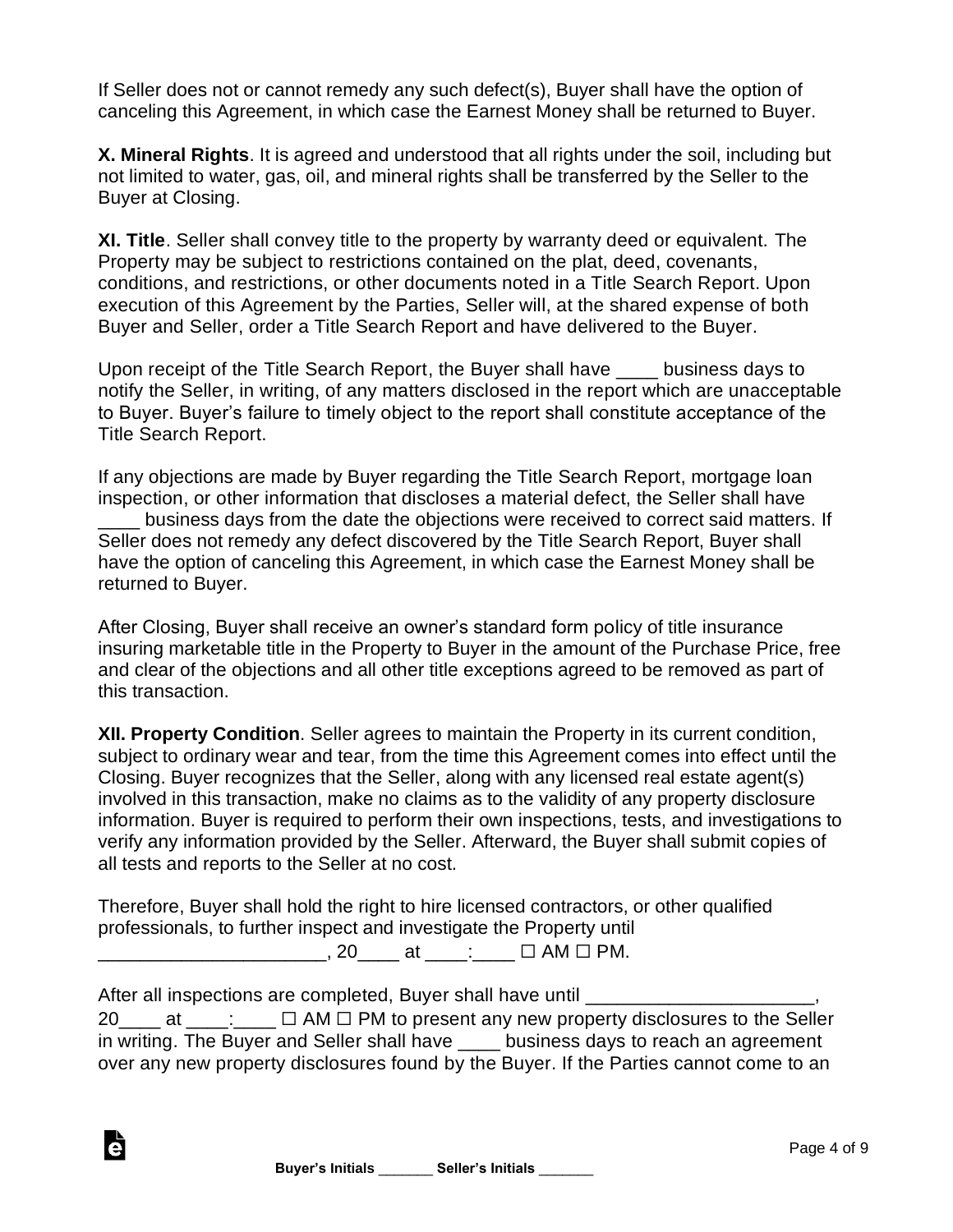agreement, this Agreement shall be terminated with the Earnest Money being returned to the Buyer.

If the Buyer fails to have the Property inspected or does not provide the Seller with written notice of the new disclosures on the Property, in accordance with this Agreement, Buyer hereby accepts the Property in its current condition and as described in any disclosure forms presented by the Seller.

In the event improvements on the Property are destroyed, compromised, or materially damaged prior to Closing, the Agreement may be terminated at Buyer's option.

**XIII. Seller's Indemnification**. Except as otherwise stated in this Agreement, after recording, the Buyer shall accept the Property AS IS, WHERE IS, with all defects, latent or otherwise. Neither Seller nor their licensed real estate agent(s) or any other agent(s) of the Seller, shall be bound to any representation or warranty of any kind relating in any way to the Property or its condition, quality or quantity, except as specifically set forth in this Agreement or any property disclosure, which contains representations of the Seller only, and which is based upon the best of the Seller's personal knowledge.

**XIV. Appraisal**. Buyer's performance under this Agreement: (check one)

☐ - **Shall not** be contingent upon the appraisal of the Property being equal to or greater than the agreed upon Purchase Price.

☐ - **Shall** be contingent upon the appraisal of the Property being equal to or greater than the agreed upon Purchase Price. If the Property does not appraise to at least the amount of the Purchase Price, or if the appraisal discovers lenderrequired repairs, the Parties shall have \_\_\_\_ business days to re-negotiate this Agreement ("Negotiation Period"). In such event the Parties cannot come to an agreement during the Negotiation Period, this Agreement shall terminate with the Earnest Money being returned to the Buyer.

**XV. Required Documents**. Prior to the Closing, the Parties agree to authorize all necessary documents, in good faith, in order to record the transaction under the conditions required by the recorder, title company, lender, or any other public or private entity.

**XVI. Termination**. In the event this Agreement is terminated, as provided in this Agreement, absent of default, any Earnest Money shall be returned to the Buyer, in-full, within \_\_\_\_ business days with all parties being relieved of their obligations as set forth herein.

**XVII. Sex Offenders**. Section 2250 of Title 18, United States Code, makes it a federal offense for sex offenders required to register pursuant to the Sex Offender Registration and Notification Act (SORNA), to knowingly fail to register or update a registration as required. State convicted sex offenders may also be prosecuted under this statute if the sex offender knowingly fails to register or update a registration as required, and engages in interstate travel, foreign travel, or enters, leaves, or resides on an Indian reservation.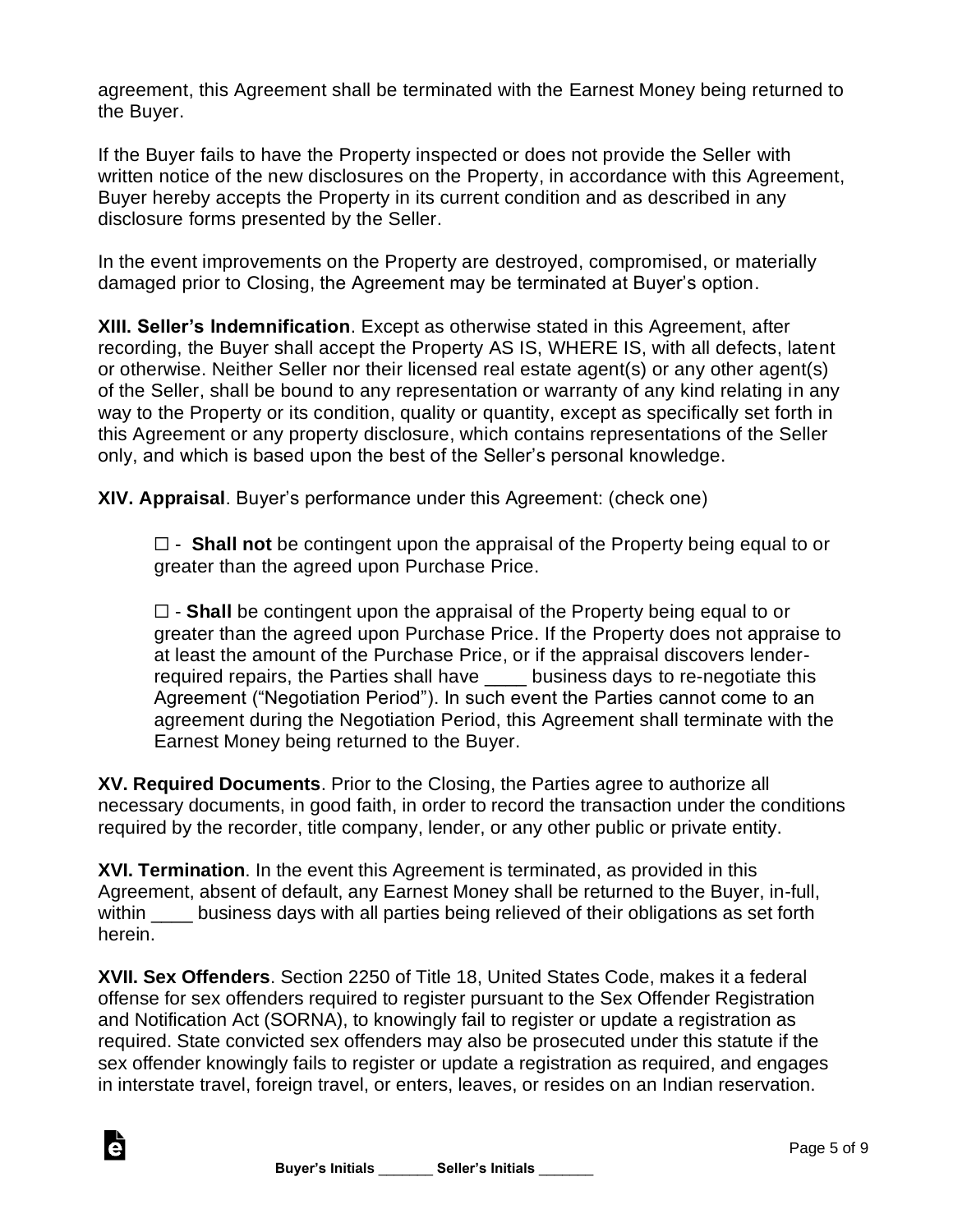A sex offender who fails to properly register may face fines and up to ten (10) years in prison. Furthermore, if a sex offender knowingly fails to update or register as required and commits a violent federal crime, he or she may face up to thirty (30) years in prison under this statute. The Buyer may seek more information online by visiting https://www.nsopw.gov/.

**XVIII. Time**. Time is of the essence. All understandings between the Parties are incorporated in this Agreement. Its terms are intended by the Parties as a final, complete and exclusive expression of their Agreement with respect to its subject matter and they may not be contradicted by evidence of any prior agreement or contemporaneous oral agreement.

**XIX. Buyer's Default**. Seller's remedies shall be limited to liquidated damages in the amount of the Earnest Money set forth in Section III. It is agreed that such payments and things of value are liquidated damages and are Seller's sole and only remedy for Buyer's failure to perform the obligations of this Agreement. The Parties agree that Seller's actual damages in the event of Buyer's default would be difficult to measure, and the amount of the liquidated damages herein provided for is a reasonable estimate of such damages.

**XX. Seller's Default**. Buyer may elect to treat this Agreement as cancelled, in which case all Earnest Money paid by Buyer hereunder shall be returned and Buyer may recover such damages as may be proper, or Buyer may elect to treat this Agreement as being in full force and effect and Buyer shall have the right to specific performance or damages, or both.

**XXI. Earnest Money Dispute**. Notwithstanding any termination of this Agreement, the Parties agree that in the event of any controversy regarding the release of the Earnest Money that the matter shall be submitted to mediation as provided in Section XXII.

**XXII. Dispute Resolution**. Buyer and Seller agree to mediate any dispute or claim arising out of this Agreement, or in any resulting transaction, before resorting to arbitration or court action.

- a.) **Mediation**. If a dispute arises, between or among the Parties, and it is not resolved prior to or after recording, the Parties shall first proceed in good faith to submit the matter to mediation. Costs related to mediation shall be mutually shared between or among the Parties. Unless otherwise agreed in mediation, the Parties retain their rights to proceed to arbitration or litigation.
- b.) **Arbitration**. The Parties agree that any dispute or claim in law or equity arising between them out of this Agreement or any resulting transaction, which is not settled through mediation, shall be decided by neutral, binding arbitration. The arbitrator is required to be a retired judge or justice, or an attorney with at least five (5) years of residential real estate law experience unless the Parties mutually agree to a different arbitrator. Under arbitration, the Parties shall have the right to discovery in accordance with State law. Judgment upon the award of the arbitrator(s) may be entered into any court having jurisdiction.



Ġ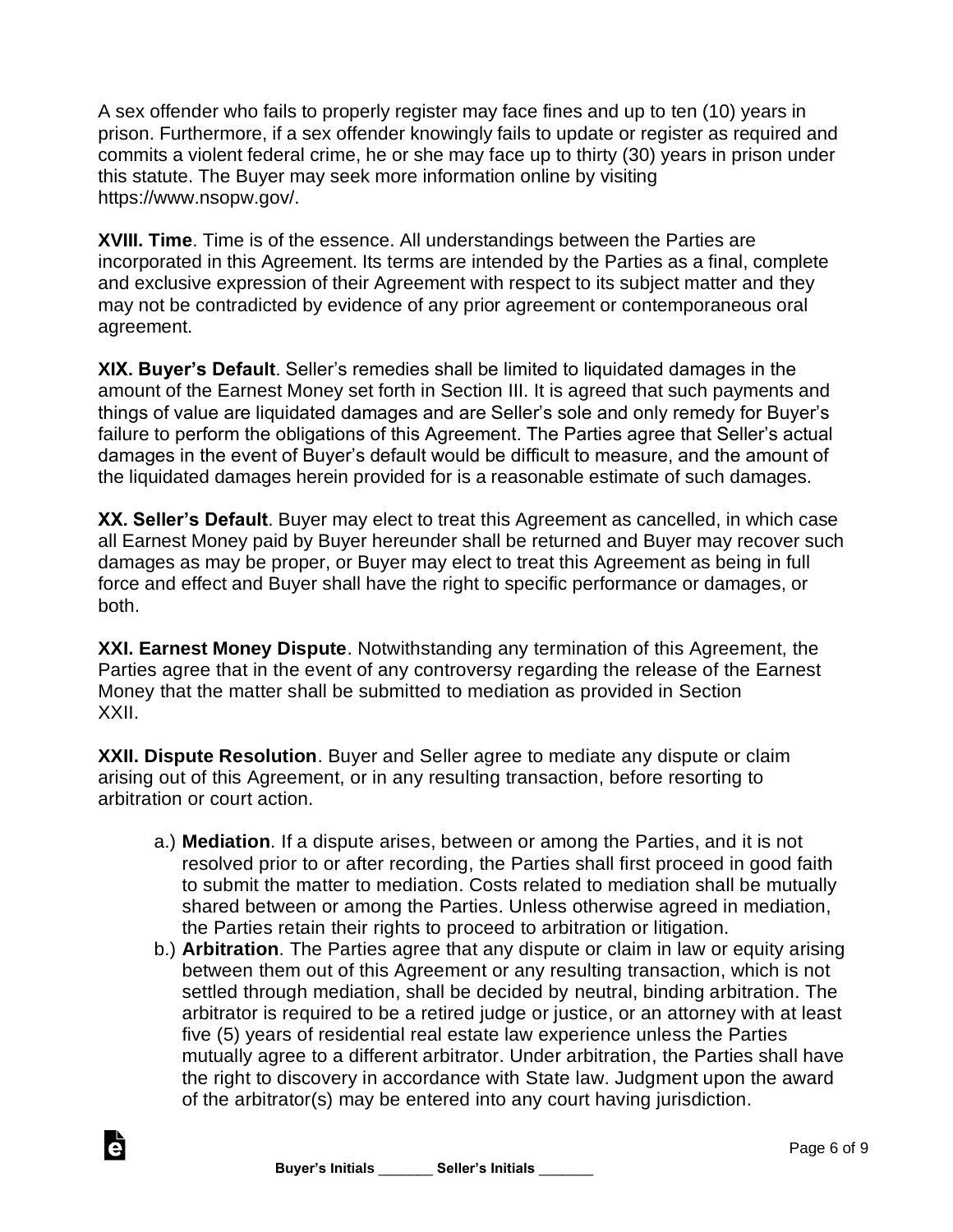Enforcement of this Agreement to arbitrate shall be governed by the Federal Arbitration Act.

c.) **Exclusions**. The following matters shall be excluded from the mediation and arbitration: (i) a judicial or non-judicial foreclosure or other action or proceeding to enforce a deed, mortgage or installment land sale contract as defined in accordance with State law; (ii) an unlawful detainer action, forcible entry detainer, eviction action, or equivalent; (iii) the filing or enforcement of a mechanic's lien; and (iv) any matter that is within the jurisdiction of a probate, small claims or bankruptcy court. The filing of a court action to enable the recording of a notice of pending action, for order of attachment, receivership, injunction, or other provisional remedies, shall not constitute a waiver or violation of the mediation and arbitration provisions of this Section.

**XXIII. Governing Law.** This Agreement shall be interpreted in accordance with the laws in the State of **Example 20** in the State of

**XXIV. Terms and Conditions of Offer**. This is an offer to purchase the Property in accordance with the above stated terms and conditions of this Agreement. If at least one, but not all, of the Parties initial such pages, a counteroffer is required until an agreement is reached. Seller has the right to continue to offer the Property for sale and to accept any other offer at any time prior to notification of acceptance. If this offer is accepted and Buyer subsequently defaults, Buyer may be responsible for payment of licensed real estate agent(s) compensation. This Agreement and any supplement, addendum or modification, including any copy, may be signed in two or more counterparts, all of which shall constitute one and the same writing.

**XXV. Binding Effect**. This Agreement shall be for the benefit of, and be binding upon, the Parties, their heirs, successors, legal representatives, and assigns, which therefore, constitutes the entire agreement between the Parties. No modification of this Agreement shall be binding unless signed by both Buyer and Seller.

**XXVI. Severability**. In the event any provision or part of this Agreement is found to be invalid or unenforceable, only that particular provision or part so found, and not the entire Agreement, will be inoperative.

| XXVII. Offer Expiration. This offer to purchase the Property as outlined in this       |      |            |                      |  |
|----------------------------------------------------------------------------------------|------|------------|----------------------|--|
| Agreement shall be deemed revoked and the Earnest Money shall be returned unless       |      |            |                      |  |
| this Agreement is signed by Seller and a copy of this Agreement is personally given to |      |            |                      |  |
| the Buyer by                                                                           | . 20 | at _____._ | $\Box$ AM $\Box$ PM. |  |

**XXVIII. Acceptance**. Seller warrants that Seller is the owner of the Property or has the authority to execute this Agreement. Therefore, by the Seller's authorization below, he/she/they accepts the above offer and agrees to sell the Property on the above terms and conditions and agrees to the agency relationships in accordance with any agreement(s) made with licensed real estate agent(s). Seller has read and acknowledges receipt of a copy of this Agreement and authorizes any licensed real estate agent(s) to deliver a signed copy to the Buyer.

è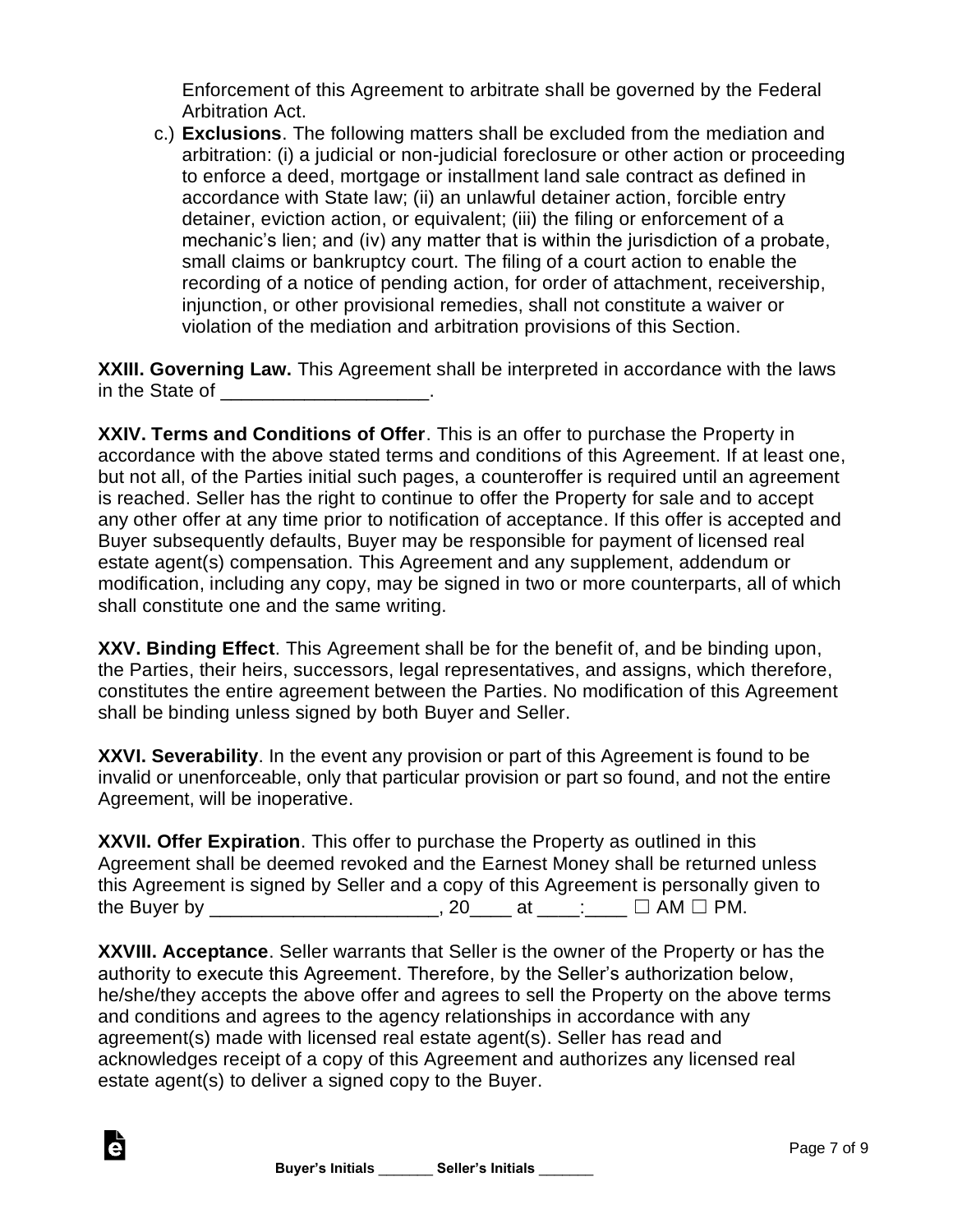Delivery may be in any of the following: (i) hand delivery; (ii) email under the condition that the party transmitting the email receives electronic confirmation that the email was received to the intended recipient; and (iii) by facsimile to the other party or the other party's licensee, but only if the transmitting fax machine prints a confirmation that the transmission was successful.

**XXIX. Licensed Real Estate Agent(s).** If Buyer or Seller have hired the services of licensed real estate agent(s) to perform representation on their behalf, he/she/they shall be entitled to payment for their services as outlined in their separate written agreement.

**XXX. Disclosures**. It is acknowledged by the Parties that: (check one)

- $\Box$  There are no attached addendums or disclosures to this Agreement.
- $\square$  The following addendums or disclosures are attached to this Agreement:

| $\Box$ - Lead-Based Paint Disclosure Form |  |
|-------------------------------------------|--|
| $\mathbf{L}$                              |  |
|                                           |  |
|                                           |  |
|                                           |  |

## **XXXI. Additional Terms and Conditions**. \_\_\_\_\_\_\_\_\_\_\_\_\_\_\_\_\_\_\_\_\_\_\_\_\_\_\_\_\_\_\_\_\_\_\_\_\_

**XXXII. Entire Agreement.** This Agreement together with any attached addendums or disclosures shall supersede any and all other prior understandings and agreements, either oral or in writing, between the parties with respect to the subject matter hereof and shall constitute the sole and only agreements between the parties with respect to the said Property. All prior negotiations and agreements between the parties with respect to the Property hereof are merged into this Agreement. Each party to this Agreement acknowledges that no representations, inducements, promises, or agreements, orally or otherwise, have been made by any party or by anyone acting on behalf of any party, which are not embodied in this Agreement and that any agreement, statement or promise that is not contained in this Agreement shall not be valid or binding or of any force or effect.

\_\_\_\_\_\_\_\_\_\_\_\_\_\_\_\_\_\_\_\_\_\_\_\_\_\_\_\_\_\_\_\_\_\_\_\_\_\_\_\_\_\_\_\_\_\_\_\_\_\_\_\_\_\_\_\_\_\_\_\_\_\_\_\_\_\_\_\_\_\_\_\_ \_\_\_\_\_\_\_\_\_\_\_\_\_\_\_\_\_\_\_\_\_\_\_\_\_\_\_\_\_\_\_\_\_\_\_\_\_\_\_\_\_\_\_\_\_\_\_\_\_\_\_\_\_\_\_\_\_\_\_\_\_\_\_\_\_\_\_\_\_\_\_\_ \_\_\_\_\_\_\_\_\_\_\_\_\_\_\_\_\_\_\_\_\_\_\_\_\_\_\_\_\_\_\_\_\_\_\_\_\_\_\_\_\_\_\_\_\_\_\_\_\_\_\_\_\_\_\_\_\_\_\_\_\_\_\_\_\_\_\_\_\_\_\_\_

## **XXXIII. Signature**

Ġ

| -<br>'ate<br>Dalu.<br>___ |  |
|---------------------------|--|
|                           |  |

**Seller's Signature**

 \_\_\_\_\_\_\_\_\_\_\_\_\_\_\_\_\_\_\_\_\_\_\_\_\_\_\_\_\_\_\_\_\_ Print Name